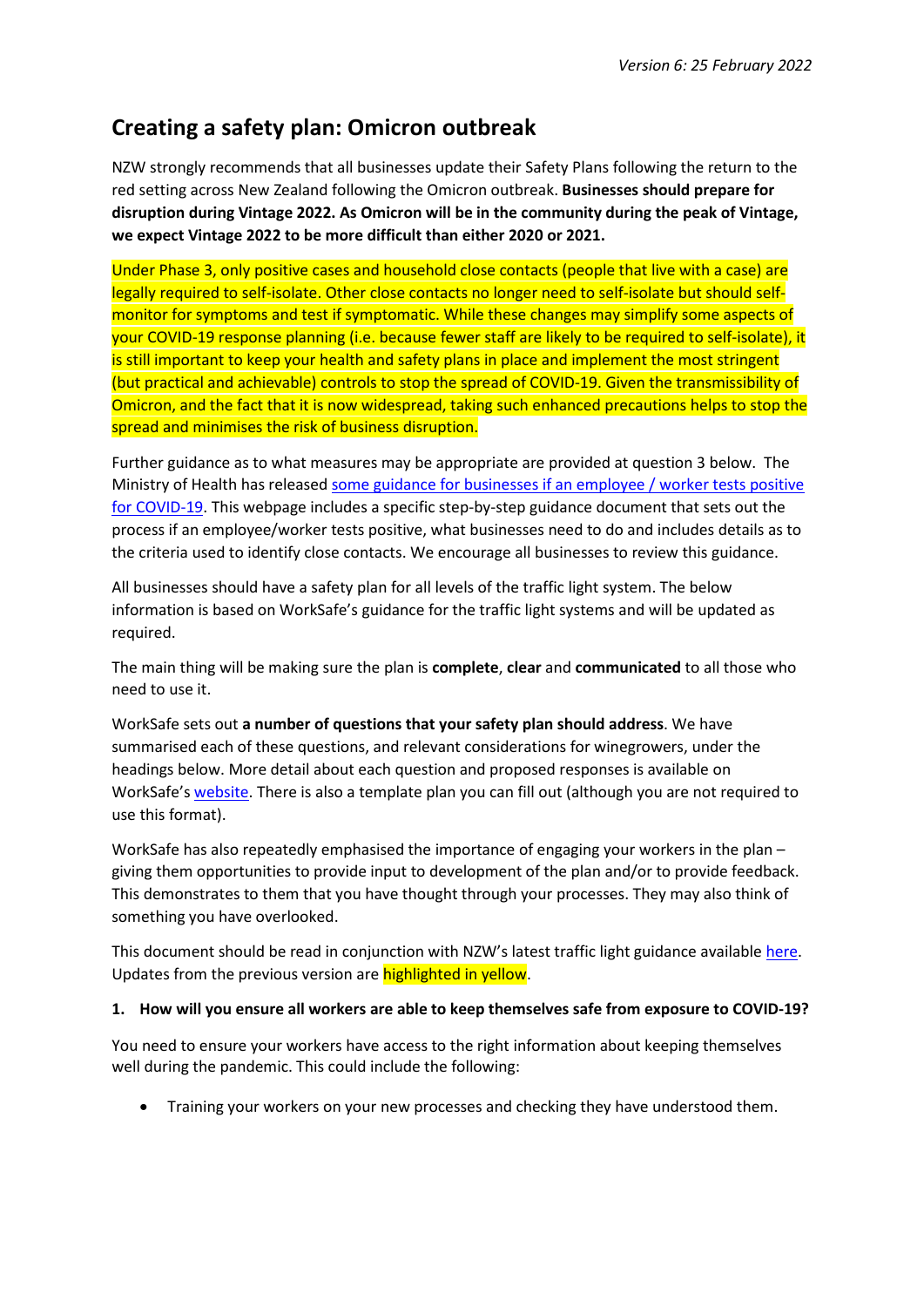- Discussing your requirements around COVID-19 protection measures (eg physical distancing and hygiene) in regular team meetings. You should also regularly review the latest guidance and update your internal advice as needed.
- Conducting meetings virtually where possible.
- Providing relevant information to your workers, including a full copy of your safety plan.
- Plans for inducting any new workers, to ensure they understand and observe your plan, and they are properly supervised. As part of this, consider how your utilise your skilled and experienced workers to best protect health and safety (as well as ensuring the quality of the product produced from Vintage 2022). Given that many winegrowers are dealing with a less experienced workforce than normal, we expect that any experienced workers are more likely to have a supervisory component to their roles than they may have done so previously (for example, cellarhands). This is because a greater portion of the workforce will be in need of supervision than in an ordinary vintage.
- Being clear with your workers about your expectations outside of work. You need to ensure that they understand and are complying with the requirements for their "isolation bubble" (if applicable). This is particularly important during the current Omicron outbreak, when COVID-19 will be in the community and there are no lockdowns. You may wish to take additional precautions to reduce the risk of your workers catching COVID-19 when not at work (eg providing accommodation on site over Vintage, or offering assistance so that they can have groceries delivered, rather than going to the supermarket).

If you have workers who speak English as a second language, you must take steps to ensure they understand what is required of them. Most critical will be any vaccination requirements, physical distancing requirements hygiene measures, and what is required of them outside of work. The [Government's COVID-19 website](https://covid19.govt.nz/updates-and-resources/translations/) also has information available in multiple languages.

## **2. How will you gather information on your workers' wellness to ensure that they are safe and well to work?**

Consider how you will gather information on your workers' wellness to ensure that they are safe and well to work. It is vital that workers who are unwell or suffering symptoms consistent with COVID-19 do not come into contact with other workers. If workers have COVID-like symptoms, they should go home immediately, not come back to work until they have either recovered or have been tested and cleared from having COVID-19 and are no longer symptomatic. Advice should be sought from their GP or Healthline.

If someone in your workplace tests positive for COVID-19, you will need to follow the Ministry of Health guidance for businesses with a positive case, which is available [here](https://www.health.govt.nz/our-work/diseases-and-conditions/covid-19-novel-coronavirus/covid-19-health-advice-public/contact-tracing-covid-19/guidance-workplaces-have-case-covid-19) (see question 3 below).

Workers who have been diagnosed with COVID-19 are able to return to work a minimum of 10 days after either their symptoms started or the date they were tested if they had no symptoms. In some circumstances the case may have some mild or longer term symptoms such as a cough, fatigue or a loss of smell. As long as the worker is confident that the symptoms are not new, or getting worse, they can return to work as they are unlikely to be infectious. If the worker remains significantly unwell, they should not return to work until they are feeling better. Cases do not need to be tested again.

Under Phase 3, cases will self-release from isolation and do not need to be cleared by health officials.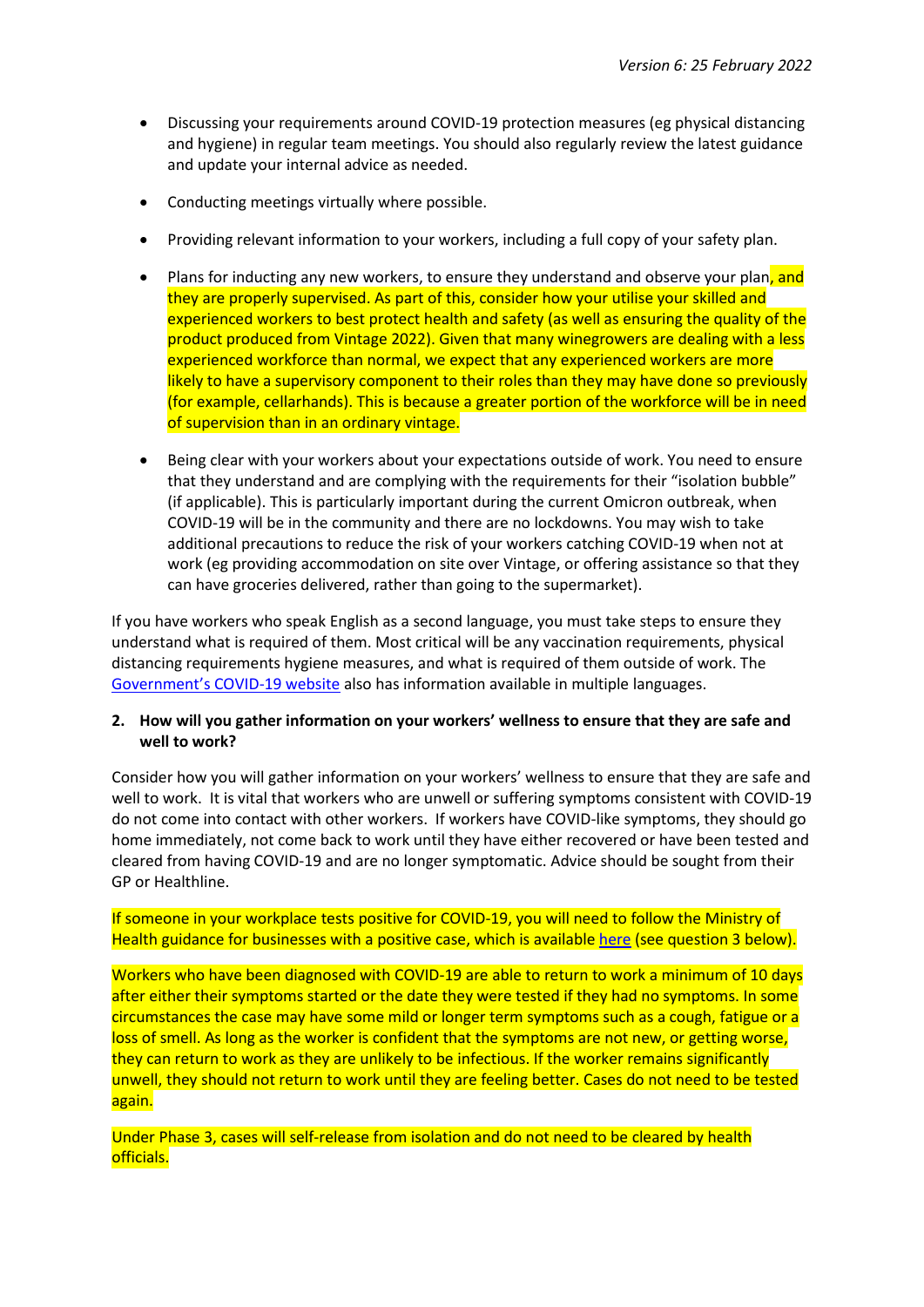You should have a process to follow up regularly with affected individuals to check in on their progress. You should also check in regularly with all workers to ensure they're well. This should be done each day.

You should accompany this with a system that provides a self-symptom check for anyone entering the workplace. The frequency of checking will vary depending upon the nature of your work and what you and your worker representatives decide will be most effective. Some businesses may choose to do more extensive checking (e.g. surveillance RAT testing if tests are available). Privacy requirements will apply to any personal information collected.

Consider how you will support staff who are immune compromised or may be particularly vulnerable if they were to catch COVID-19.

You may also wish to consider setting up flexible leave arrangements to ensure workers stay at home and are not financially pressured to come to work when they are unwell. There may be financial support available in these circumstances, more information is available [here.](https://covid19.govt.nz/isolation-and-care/financial-support/)

Up to date information on employment obligations can be found [here.](https://www.employment.govt.nz/leave-and-holidays/other-types-of-leave/coronavirus-workplace/)

#### *COVID-19 Manager*

For each winery site/viticulture operation, businesses may appoint a person to be a dedicated COVID-19 Manager with absolute authority over and procedures involving staff or potential staff interactions. For smaller operations, a senior staff member could assume this role. This may also include keeping records of staff movements and interactions for contact tracing purposes (ie keeping additional records beyond the minimum legal requirements).

## **3. How will you operate your business in a way that keeps workers and others safe from exposure to COVID-19?**

When operating in the traffic light system you need to manage the risks posed by COVID-19 and design systems for your workers which eliminate or minimise those risks.

Specific requirements (e.g., limits on customer numbers for hospitality businesses and events) may apply to your business under some traffic light settings. More information about the different requirements can be found on the Government's website [here](https://covid19.govt.nz/traffic-lights/covid-19-protection-framework/) and on NZW's [practical advice](https://www.nzwine.com/en/covid19/practical-advice/) page.

Businesses should implement the most stringent (but practical and achievable) control measures to stop the spread of COVID-19 and to minimise the numbers of worker that could be characterised as close contacts if a case was to occur. While only household contacts (those that live with a case) are now legally required to self-isolate it is still vitally important to minimise close contact between your workers to help stop the spread of COVID-19 and minimise business disruption.

In addition, in Phase 3, businesses will still need to go through the process of identifying, assessing and informing contacts that they may have been exposed to COVID-19. Information on the processes to follow if any employee, customer or visitor becomes a confirmed or probable case is available [here.](https://www.health.govt.nz/covid-19-novel-coronavirus/covid-19-health-advice-public/covid-19-information-household-and-close-contacts/guidance-workplaces-staff-impacted-covid-19)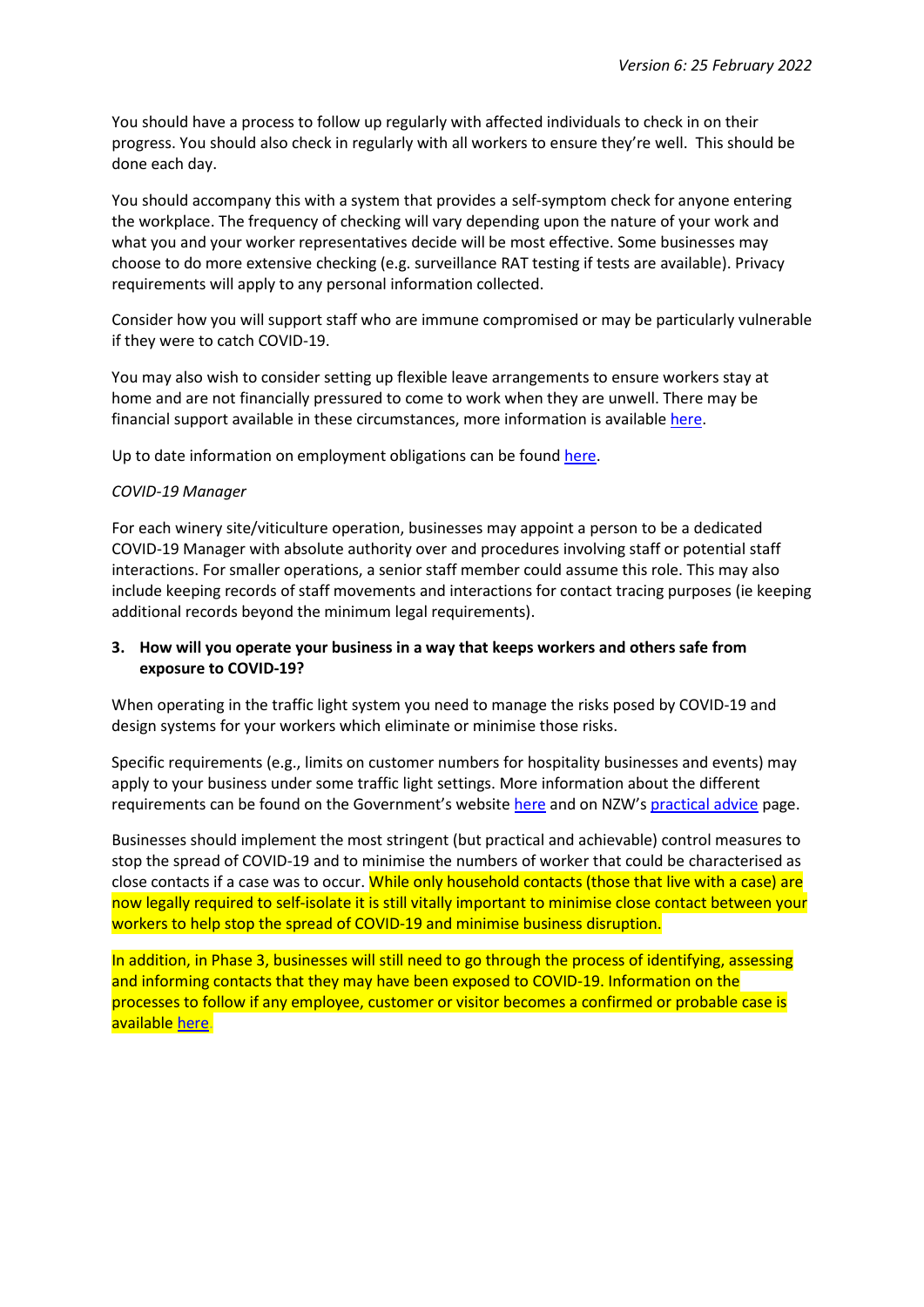#### **Who is a close contact?**

Guidance on assessing close contacts is included as an Appendix to this document. The Ministry of Health has also release[d guidance for businesses if an employee tests positive.](https://www.health.govt.nz/our-work/diseases-and-conditions/covid-19-novel-coronavirus/covid-19-health-advice-public/contact-tracing-covid-19/guidance-workplaces-have-case-covid-19) The guidance includes a table on how to assess contacts. That table is also replicated (as at 25 February 2022) at the end of this document for ease of reference. At phase 3, close contacts do not have to selfisolate (unless they are household contacts).

Classification of a contact will depend on a number of factors, including:

- Length/type of exposure;
- use of face masks;
- size of the space; and
- air flow or ventilation.

A **'Close Contact'** is a person that has:

- Been close (within 1.5m) to a positive case for more than 15 minutes **and** the case was not wearing a mask or wearing it properly; **OR**
- Had direct contact with respiratory secretions or saliva from a case (e.g., kissing, shared a cigarette, vape or drink bottle, or if the person coughed or sneezed directly on you); **OR**
- Spent time in an indoor space for more than 1 hour with a case **and** at least one of the following:
	- The case was singing, shouting, smoking, vaping, exercising, or dancing
	- The case was not wearing a mask or wasn't wearing it properly
	- The indoor space was poorly ventilated (e.g., there were no windows or doors open)
	- The indoor space was smaller than  $100m^2$  (about three double garages).

The above only applies if the person has been in contact with a case during their infectious period, which is two days before symptom onset or the date the case was tested (if the case has no symptoms).

The Ministry of Health guidance recommends 1.5 metre distancing (consistent with the definition of 'Close Contact'), 2 metres has been referred to previously. We recommend 2 metre distancing as the gold standard. Adherence to 2 metre distancing will also allow for some wiggle room, while still meeting the guidelines, if distancing was to slip on occasion.

**Who is a household contact?**

A person that lives with someone who has tested positive for COVID-19. Household contacts must self-isolate.

Key controls you should consider include:

• **Vaccination:** Vaccination is the strongest tool we have to stop the spread and reduce transmission. If you have not done so already, you should assess whether you will implement vaccination certificates for visitors/workers when attending your premises and/or undertake a risk assessment to assess if certain work must be carried out by vaccinated workers. Information about vaccination in the workplace can be found [here.](https://www.nzwine.com/en/covid19/practical-advice/)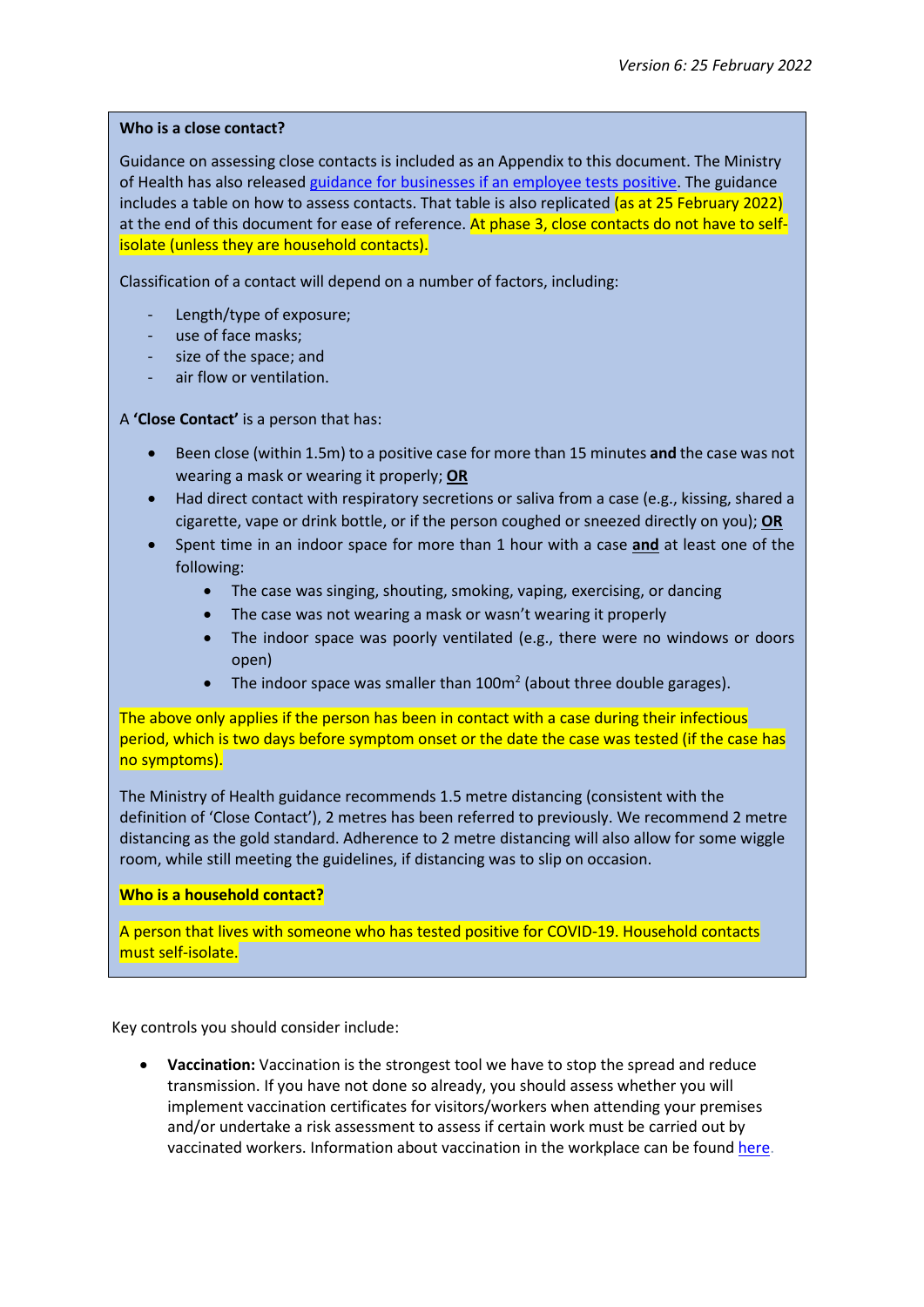Further information can also be found on Employment NZ's [website.](https://www.employment.govt.nz/leave-and-holidays/other-types-of-leave/coronavirus-workplace/covid-19-vaccination-and-employment/) You should also encourage all of your staff to get their boosters as soon as they become eligible.

• **Physical distancing**: Is not required in most situations under the traffic light settings. However, the risk of becoming infected with COVID-19 increases the closer you are to a person and the longer that you are closer to that person. Workplaces should strongly consider whether physical distancing requirements are practicable for your business. While the Ministry of Health guidance referred to on the previous page recommends 1.5 metre distancing (and is consistent with the definition of 'Close Contact'), 2 metres has been referred to previously. We recommend 2 metre distancing as the gold standard. Adherence to 2 metre distancing will also allow for some wiggle room, while still meeting the guidelines, if distancing was to slip on occasion.

Remember that physical distancing also applies to lifts, stairwells and access ways, so far as is reasonably practicable. Internal doors, where fire safety rules allow, could be wedged open to minimise touching common areas and improve air flow.

• **Hygiene processes**: regularly disinfecting surfaces (particularly high touch surfaces), tools etc and maintaining good hygiene (including hand hygiene and good cough/sneeze etiquette). You should ensure that cleaning of lifts and other shared spaces is not overlooked. Minimise shared surfaces wherever possible and document your cleaning processes.

If you are using hand sanitiser as part of your good hygiene practice, make sure you read and adhere to the safety information on the label.

- **Ventilation:** open or well-ventilated spaces reduce the risk of transmission of COVID-19 and is required to prevent virus particles accumulating in an indoor space. Indoor spaces should be ventilated as much as possible using fresh outside air by opening doors and windows (if appropriate or practical for your business). Good ventilation will not only reduce the transmission but in some situations it may be the difference between people being close contacts or not (according to MoH guidelines).
- **Face masks:** wearing of medical grade face masks is required by workers subject to the My Vaccine Pass vaccination mandate at red (ie hospitality and events staff). For vineyards and wineries, face masks are highly encouraged in the red setting. The use of face masks is also critical when assessing whether people are close contacts, so it is important to encourage workers to consistently and correctly wear face masks. We note that the quality of the mask used is also important. Businesses should consider the use of N95 masks or medical grade masks (eg the blue masks that are readily available) for all workers, particularly those working indoors. While there is less risk if work is being undertaken outdoors, masks should still be worn outdoors if physical distancing cannot be maintained. Guidance on how to wear a face mask safely is available [here.](https://covid19.govt.nz/prepare-and-stay-safe/keep-up-healthy-habits/wear-a-face-mask/how-to-wear-a-face-mask-safely/)
- **Consider when other PPE will be used and why**.
	- $\circ$  Consider how you will be working, and how you are managing distancing requirements, and the requirements for minimising opportunities for transmission. This could include workers each having their own, individually named, PPE.
	- $\circ$  If you used PPE in your business before COVID-19, then you can keep using it in the same way.
	- $\circ$  If workers are worried about working without PPE, you should engage with them about those concerns.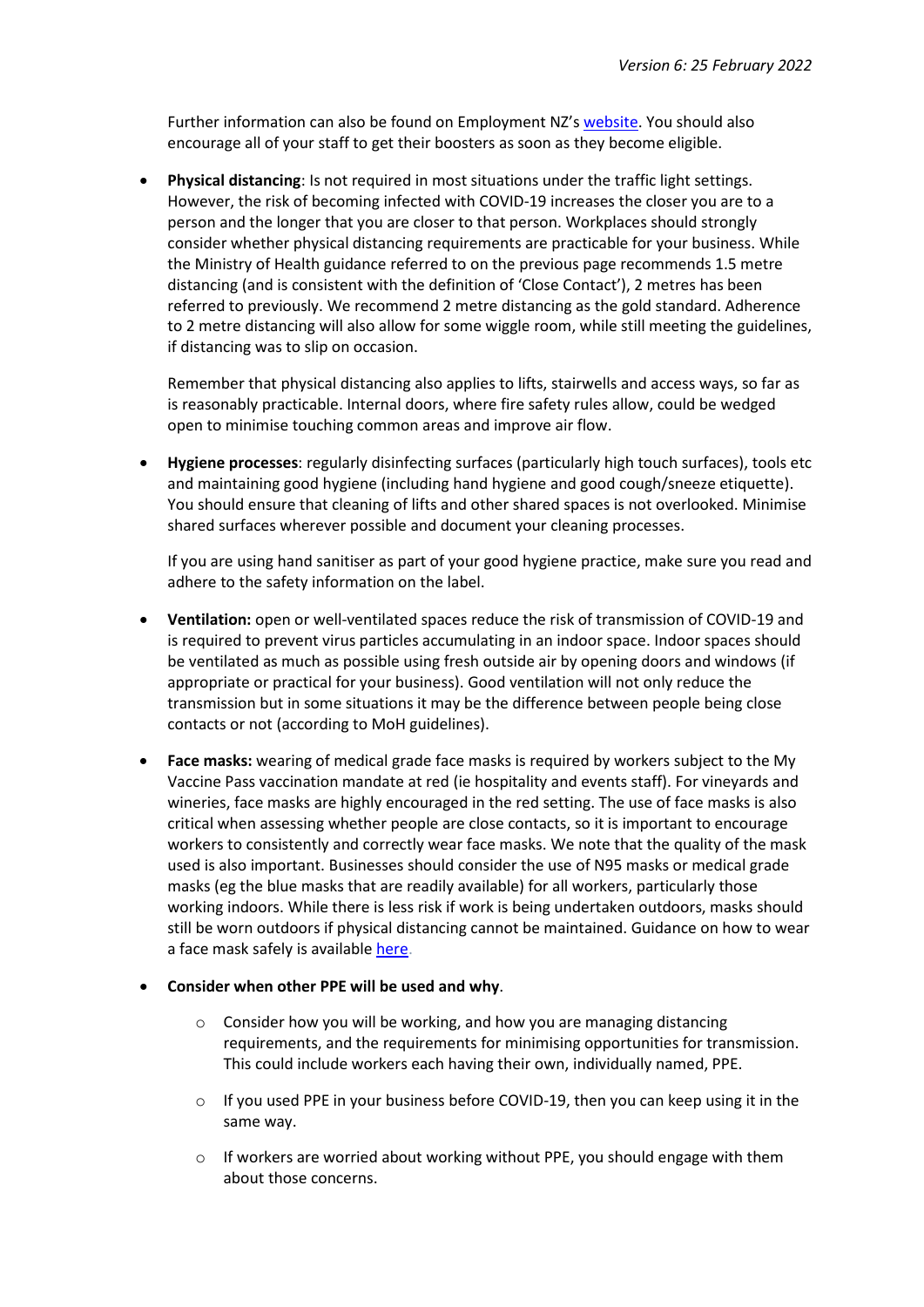- **Regulating access to your workplace**: This could be either a list of names, or descriptive based on roles. You could also impose a limit on the number of people who can be in your workplace at any one time (to ensure that any physical distancing requirements will be met). This may be particularly important for small spaces like a cellar door. For those aspects of your business that are non-hospitality – we recommend restricting access to your business to essential visitors only.
- **Working from home**: If you have staff that are able to perform their roles from home, they should be encouraged to do so. The fewer people you have on site the better, as there are fewer people who could bring the virus in.
- **Workplace 'bubbles':** Smaller workplace bubbles are recommended, if practical, to minimise possible transmission between different groups. This will assist contact tracing and ensure business continuity. If possible, separate work bubbles should be formed for staff working in higher risk operations (eg indoor work in small spaces). There should be no inter-mingling between groups.
- **Rapid Antigen Testing (RATs):** We understand that RATs are still very difficult to procure. A list of suppliers of RATs that may have tests available for business to purchase is available on the [practical advice](https://www.nzwine.com/en/covid19/practical-advice/) webpage. If RATs are available to you, you could consider using them to screen workers and/or visitors before they come onsite. However, RATs are not a replacement for stringent control measures such as vaccination, mask wearing and physical distancing. They should be seen as an additional tool in your tool kit. If you do decide to use RATs you will need to set out a clear procedure for testing to ensure they are administered correctly and have clear protocols as to what the process is if a test comes back positive. Guidance for businesses regarding RATs (including procedures to follow if a test is positive) is available on the Ministry of Health's website (along with more general information) [here](https://www.health.govt.nz/our-work/diseases-and-conditions/covid-19-novel-coronavirus/covid-19-health-advice-public/assessment-and-testing-covid-19/rapid-antigen-testing)**. RATs can also be used in some circumstances to allow asymptomatic and vaccinated household contacts to return to work during their isolation period. Please refer to NZW's traffic light guidance for more details.**
- **Temperature screening:** businesses could consider temperature screening of workers, customers or visitors before they enter the business as an additional control, although this measure is not routinely recommended. We understand that there are limitations to its effectiveness at detecting COVID-19 as it would not identify someone who is asymptomatic, does not have an elevated temperature as one of their symptoms or is on medication that reduces their temperature. It may also detect a person that has an elevated temperature for other reasons, including a medical condition not related to COVID-19. If you do wish to consider utilising this control, further information (including in relation to implementation) is available [here.](https://www.worksafe.vic.gov.au/managing-coronavirus-covid-19-risks-temperature-screening)
- **QR Codes / contact tracing records**: You are required to have a QR Code displayed in a prominent place at or near each main entrance to your workplace (this applies at all traffic light settings). This QR Code must be for the Government endorsed NZ COVID Tracer app, other QR Codes are not sufficient to meet the legal requirements. More information on the app and how it works is available [here.](https://www.business.govt.nz/covid-19/contact-tracing)

You must also ensure that there are record keeping systems and processes in place to ensure (so far as is reasonably practicable) that each person aged 12 years or older who enters the workplace—

 $\circ$  scans the QR code for the workplace or otherwise makes their own contact record; or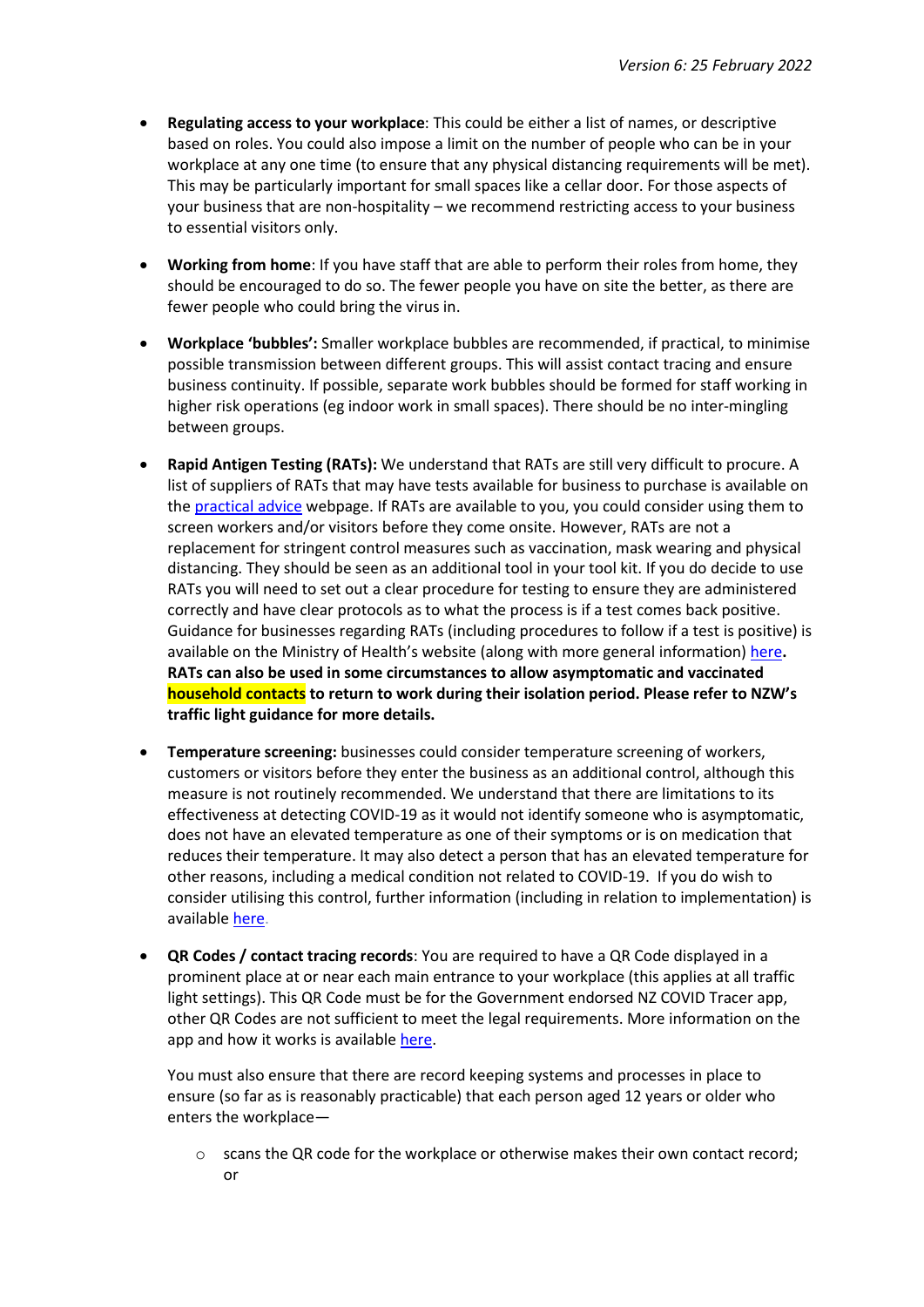$\circ$  provides details in a contact tracing record that the person in control of the workplace collects.

A **contact tracing record** must include:

- o full name;
- o date and time of entry to the workplace; and
- o a telephone number that may be used to easily contact the person.

If a record is kept purely for contact tracing purposes, you must keep the record for a period of 60 days, and then dispose of that record.

When collecting any contact tracing records, you should consider:

- o how you'll make sure the register is being used and maintained correctly;
- o where the register will be located and who is best to make the entries;
- $\circ$  how you will prevent people from touching common surfaces, or using common equipment (eg pens and paper), in order to enter contact details;
- o whether you divide your workspace into zones and limit movement between the zones;
- o whether and how you will supervise visitors; and
- o how you'll make sure workers are able to wash their hands regularly.

To ensure compliance with the Privacy Act, you should notify people why you are collecting the information and that the information provided may be shared with Government for COVID-19 contact tracing purposes if requested. This could be verbally, on signage or on forms that the individuals sign (or any combination of these). A contact tracing poster that you can display in your business for this purpose is available [here.](https://www.nzwine.com/en/covid19/practical-advice/posters-and-signage/)

At Phase 3, you will be told directly by your worker if they have tested positive. You will then need to follow the [guidance](https://www.health.govt.nz/covid-19-novel-coronavirus/covid-19-health-advice-public/covid-19-information-close-contacts/guidance-workplaces-have-case-covid-19) on the Ministry of Health website, including the steps set out in the [Step-by-step guide.](https://www.health.govt.nz/covid-19-novel-coronavirus/covid-19-health-advice-public/covid-19-information-close-contacts/guidance-workplaces-have-case-covid-19)

If you are contacted by a public health unit, you must be able to provide clear information regarding that person's contacts at work. The public health unit will provide advice about any further actions you are required to take. Consider who at your workplace is best to liaise with the public health unit if they call.

Separately, you should ask your workers to keep records of their whereabouts (including outside of work).

• **Working with suppliers and others who may come to your site**: You should consider how you will work with suppliers and contractors to ensure appropriate practices are followed by all. You are responsible for all activities on your worksite. One way you could do this is by sharing your safety plan, so you know what procedures everyone is following. If you are concerned that their processes are insufficient, you should not continue working with them unless and until they are rectified. As noted above, you may wish to consider vaccination requirements for suppliers and other visitors who may come on to your site.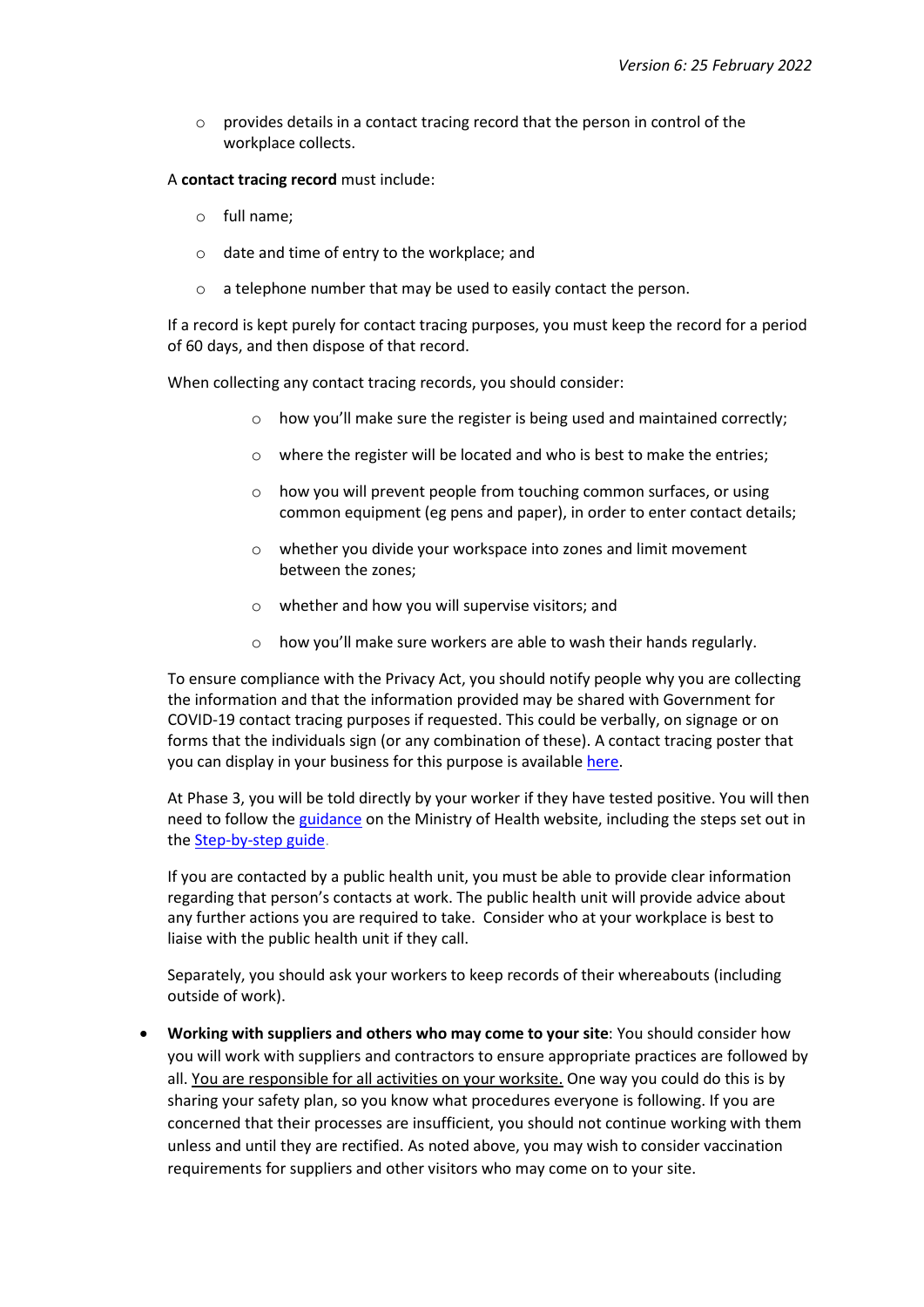- **Requirements for those working offsite**:
	- o **Working from home**: If you have workers who are working remotely you should ensure that they have access to appropriate equipment and support.
	- o **Merchandisers**: You should note that some of your workers may be working offsite as merchandisers, and will need to comply with the relevant retailer's rules. You should only send your workers to supermarkets or other retailers if both you and they are satisfied that they will be safe.
- **Training**: Consider how you will inform and train workers on your new processes. You should also check that they have understood the training.
- **Travel**: You should consider how your workers will travel to, from and during work.
- **Supporting workers with COVID-19 -like symptoms to stay home**: You should make it clear that staff must not come to work if they have any potential COVID-19 symptoms (e.g., cold or flu like symptoms) until they have had a negative test and been symptom free for 24 hours. Up to date information on employment obligations can be found [here](https://www.employment.govt.nz/leave-and-holidays/other-types-of-leave/coronavirus-workplace/) and information on the government's Business Support Package can be found [here.](https://covid19.govt.nz/traffic-lights/resources-for-businesses/covid-19-financial-support-tool-2/)
- **Managing specific requirements for your business:** If you are operating a hospitality (eg restaurant or cellar door with tastings), or retail business (eg a cellar door only selling wine to takeaway, without tastings) or hold events at your premises, specific requirements apply under each traffic light setting. Detailed information is available on NZW's [practical advice](https://www.nzwine.com/en/covid19/practical-advice/) page and on the Government's website [here.](https://covid19.govt.nz/traffic-lights/)

#### **4. How will you manage an exposure or suspected exposure to COVID-19?**

At Phase 3, you will likely be told directly by your worker if they are a positive case. Information about what to expect if you have a positive case and the steps you will need to follow is available [here.](https://www.health.govt.nz/covid-19-novel-coronavirus/covid-19-health-advice-public/covid-19-information-close-contacts/guidance-workplaces-have-case-covid-19)

Additional information is also available in the Traffic Light Guidance on the Practical Advice webpage. Generally:

- If workers have COVID-like symptoms, they should go home **immediately** and not come back to work until they have been tested and cleared from having COVID-19 and are no longer symptomatic. Advice should be sought from their GP or Healthline if necessary.
- If you are advised by a worker that they are a positive case you will need to follow the steps outlined by the Ministry of Health [here.](https://www.health.govt.nz/covid-19-novel-coronavirus/covid-19-health-advice-public/covid-19-information-close-contacts/guidance-workplaces-have-case-covid-19) You should consider who at your workplace is best to undertake this process. Similarly, if you are contacted by a public health unit, you must be able to provide clear information regarding that person's contacts at work. Consider who at your workplace is best to liaise with the public health unit if they call.
- The work area of the unwell worker is disinfected in accordance with the cleaning procedures that you have implemented and public health guidance.
- Ensure that you know who was in contact with the worker from when the worker is suspected to have contracted COVID-19 (because this will assist with contact tracing). This is why your safety planning is important, as if you take additional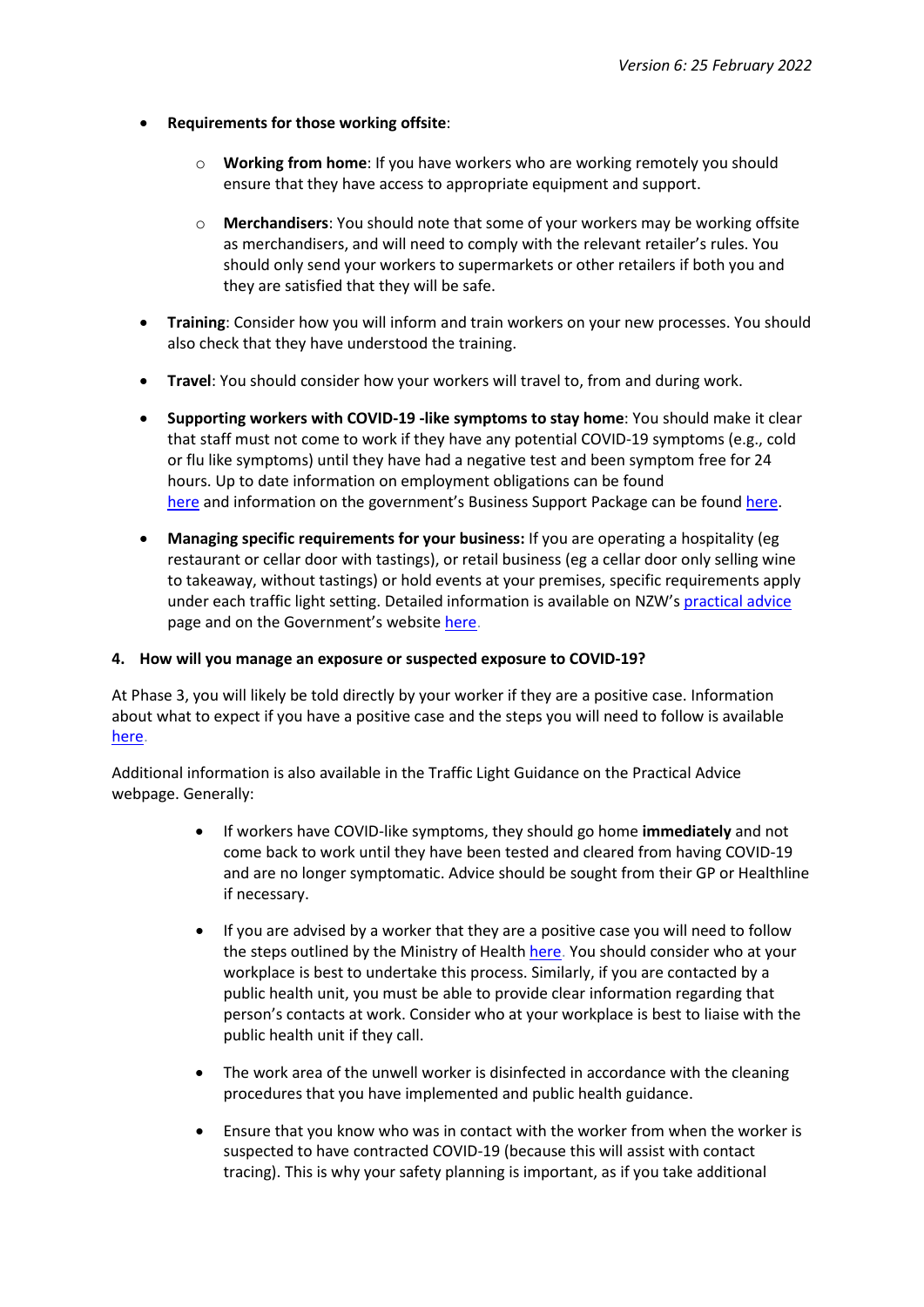precautions it should minimise the number of close contacts and help to stop transmission.

- You keep in contact with unwell workers and track their progress.
- Minimising contact between people and ensuring you have good information about contacts may lessen the impact on your business. **Your plan must include how you will trace contacts of someone suspected or confirmed as having COVID-19**. See above for more information on contact tracing and QR Codes.
	- $\circ$  To ensure compliance with the Privacy Act, you should notify people why you are collecting the information and that the information provided may be shared with Government for COVID-19 contact tracing purposes if requested. This could be verbally, on signage or on forms that the individuals sign (or any combination of these). A contact tracing poster that you can display in your business for this purpose is available [here.](https://www.nzwine.com/en/covid19/practical-advice/posters-and-signage/)
- More information is available under question 3 (contact tracing records).

#### **5. How will you check to see if your work processes or risk controls are effective?**

You and your workers will need to be prepared to *learn and adapt* to find the best ways to incorporate physical distancing, and good hygiene and cleaning practices.

You should consider how you will assess the effectiveness of your plan. This may include:

- How you will engage with workers (including health and safety representatives).
- Scheduling regular reviews of your plan (we suggest once or twice a week to start with, until your processes are more settled).
- How you will communicate new plans and processes and ensure they are rolled out effectively. You could use multiple methods of communication (eg emails to workers, supported by printed material displayed at your premises).
- How you might use health and safety representatives to evaluate the COVID-19 controls' implementation.

Many businesses will already have health and safety incident reporting approaches that could also be adapted to COVID-19.

#### **6. How do any changes impact the risks of the work you do?**

Changes to work procedures or practices may affect the way you routinely manage the usual risks that arise from your work. They may also create new risks or challenges.

- Your plan should include a list of your critical risks and how each of those risks will be controlled (including any changes to existing processes). The information in your plan can just be at a high level, with further detail in other documents or policies.
- Identify who was involved in identifying the risks and working out how to manage them WorkSafe has said you must involve workers or worker representatives.
- When implementing new processes, carry out a new risk assessment.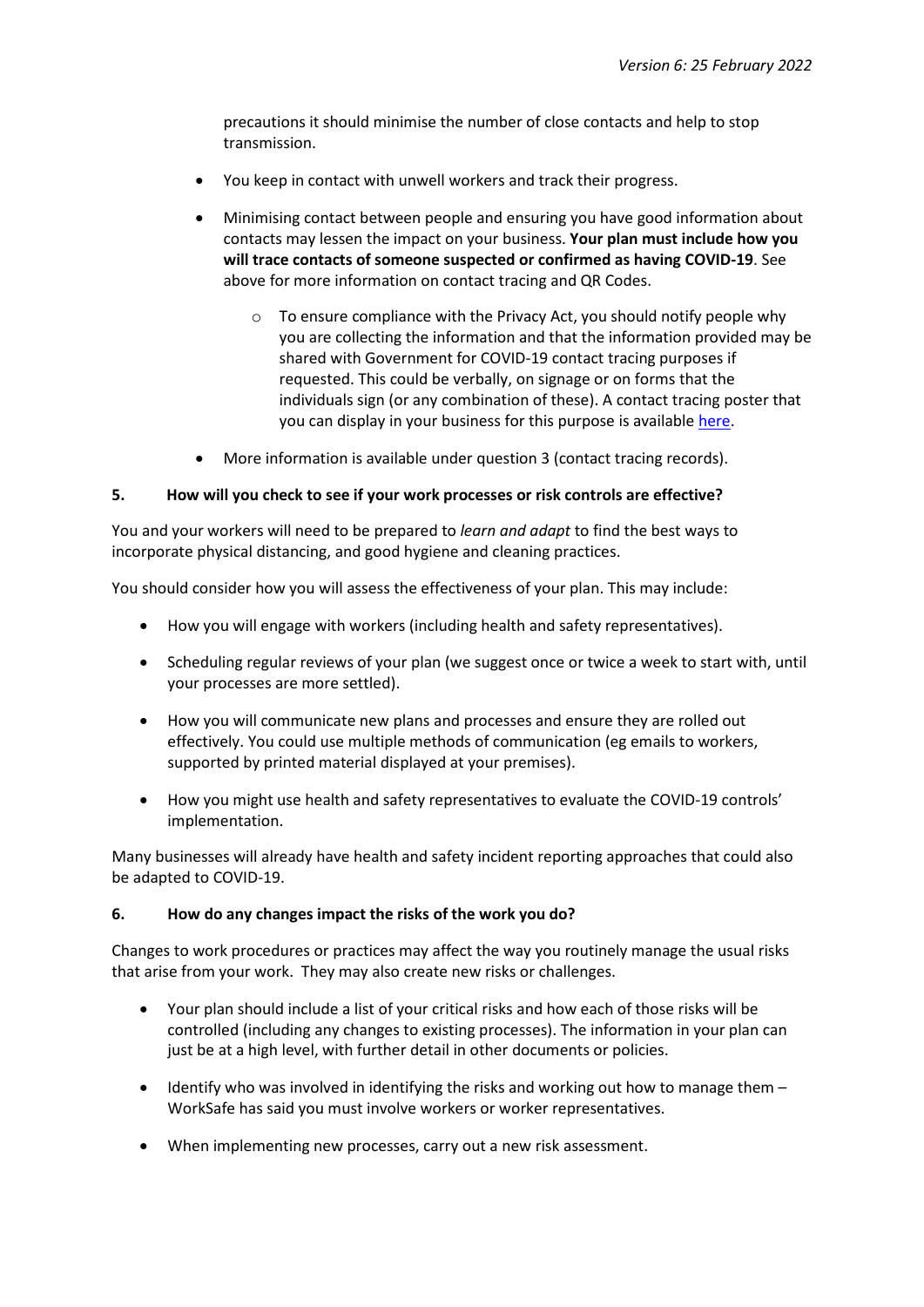• If your plan introduces shift work or splits teams that would normally work together, describe what you will do to manage the impacts of shift work (eg fatigue, transport, and childcare).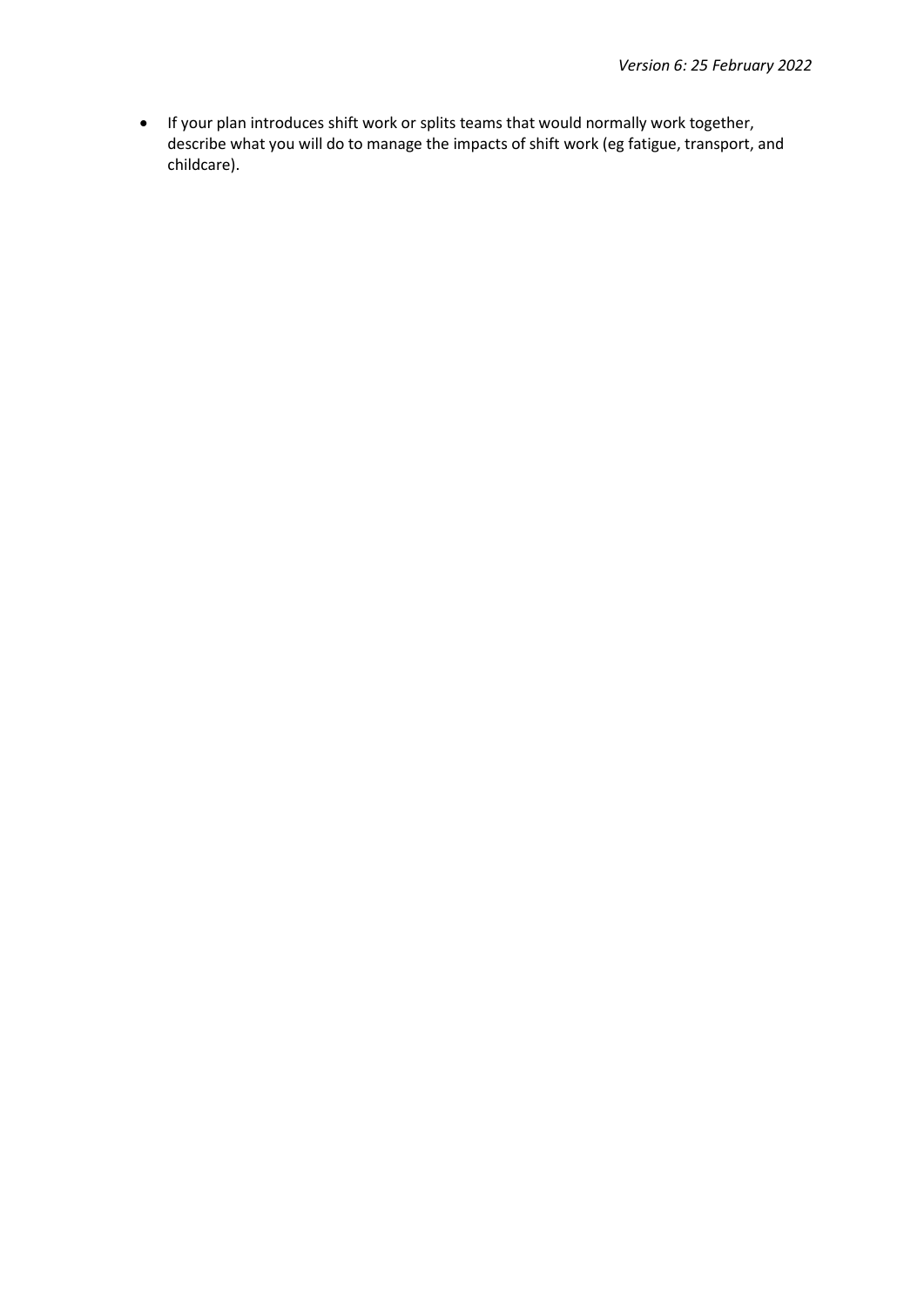# **Appendix: Assessing Close Contacts**

The guidance below represents our best understanding of the requirements for close contacts. It aims to provide practical measures you can take to minimise the risk of workers being classified as close contacts if a positive case was to occur at your business.

# **General principles – relevant for all winegrowers**

**Household contacts:** If you have people in your business that live together and one tests positive, they will be required to self-isolate, *regardless of the precautions taken at your business*.

If you have people from within the same household bubble working for you, you should ensure that they are in the same work bubble/team (if applicable). You could also use this in your planning by allocating tasks where physical distancing cannot be maintained (e.g., two people lifting a heavy item) to people from within the same household bubble.

**If workers have direct contact with respiratory secretions or saliva of a case, they will be a close contact**: This includes sharing drinks, cigarettes, vapes etc. You should ensure that your workers understand that they should not share these types of items.

**If workers have face to face contact (within 1.5m or less) with a case who is "forcefully expelling air/secretions" they will be a close contact:** We understand this is meant to relate to contact sports and other activities where people are breathing heavily. However, this is something you should be aware of for your operations if a work activity involves strenuous physical activity e.g., heavy lifting.

**Contacts and work travel:** If workers do travel to work in the same vehicle, they must wear masks. If the trip is 1 hour or less they should be treated as casual contacts. Trips longer than 1 hour will likely be close contacts.

**Eating and drinking at work:** Physical distancing of at least 1.5 metres must be maintained. If eating or drinking indoors, if workers are in the same space for less than 1 hour they should be considered to be casual contacts. If eating and drinking indoors for longer than 1 hour, workers will likely to be treated as close contacts.

## **Guidance for Vineyards**

If your business follows the below guidance, we understand your workers will likely be casual contacts if a positive case arose at your business, unless otherwise specified.

Outdoor working environments generally pose a lower risk than indoor environments. This is helpful for a vineyard setting as most work is undertaken outdoors. However, you will still need to consider controls for activities that do/may occur indoors (e.g., breaks, toilets, transport to work etc).

## *Outdoor activities (e.g. picking, pruning etc)*

**Physical distancing:** 1.5m is required, but 2m should be maintained if possible – this is the gold standard and also allows for some wiggle room (while still meeting the requirements) if distancing occasionally slips.

Physical distancing should be able to be maintained easily for most vineyard activities (e.g., those operating machinery). For activities such as hand-picking, you should think about your row spacing and consider having workers in every second row if necessary.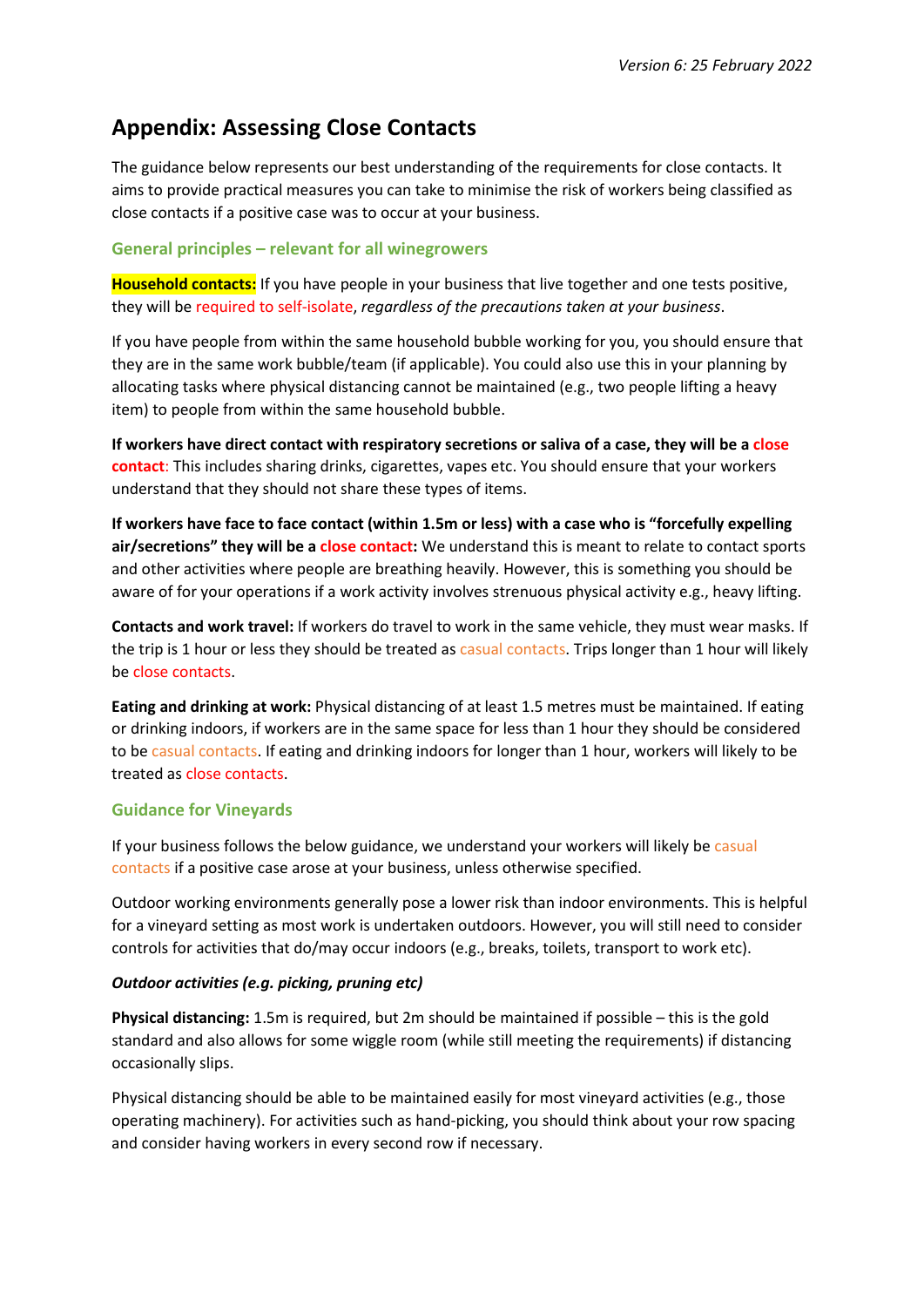**Masks:** must be worn if physical distancing cannot be maintained. You may wish to require masks are worn at all times.

## *Indoor activities (e.g., breaks, bathrooms, storage sheds)*

**Physical distancing:** 1.5 metres is required, but 2 metres should be maintained if possible – this is the gold standard and also allows for some wiggle room (while still meeting the requirements) if distancing occasionally slips.

**Masks:** must be worn at all times (subject to the guidance on eating and drinking above).

If people share a small indoor space (less than  $100m<sup>2</sup>$ ) for longer than 1 hour, they will likely be treated as close contacts regardless of other measures (such as mask wearing).

## **Guidance for wineries**

If your business follows the below guidance, we understand your workers will likely be casual contacts if a positive case arose at your business, unless otherwise specified.

## *Small indoor spaces (less than 100m2 e.g., offices, storage rooms, bathrooms)*

For up to 1 hour, people who share a small indoor space must maintain physical distancing of at least 1.5 metres and wear masks.

However, if people share a small indoor space for longer than 1 hour they will likely be treated as close contacts, regardless of other measures (such as mask wearing).

## *Larger indoor spaces (100m2 or bigger)*

People working in larger indoor spaces must maintain physical distancing of at least 1.5 metres and wear masks. Businesses must also ensure that these spaces are well ventilated.

However, *if the space is poorly ventilated*, people sharing that space for longer than 1 hour will likely be treated as close contacts, regardless of other measures (such as mask wearing).

#### *Outdoor activities*

**Physical distancing:** 1.5 metres is required, but 2 metres should be maintained if possible – this is the gold standard and also allows for some wiggle room (while still meeting the requirements) if distancing occasionally slips.

**Masks:** must be worn if physical distancing cannot be maintained. You may wish to require masks are worn at all times.

Disclaimer: Information in this document is prepared by New Zealand Winegrowers (NZW) for use by its members only. This document represents our interpretation of the available guidance at the time of publication, and will be updated from time to time as further information becomes available. All due care and attention has been exercised in the preparation of the information contained in this document. Nevertheless, this document is not intended to be the definitive source of information on this subject, as this will always be in the hands of the regulators who administer these requirements. Nor is it intended to be a substitute for detailed legal advice in specific cases. The information is provided strictly on the basis that NZW, and its officers, employees and agents disclaim any liability of any kind for any inaccuracy, error, omission or other flaw in the information contained in this document, and for any loss and/or damage that may arise from reliance on the information presented.